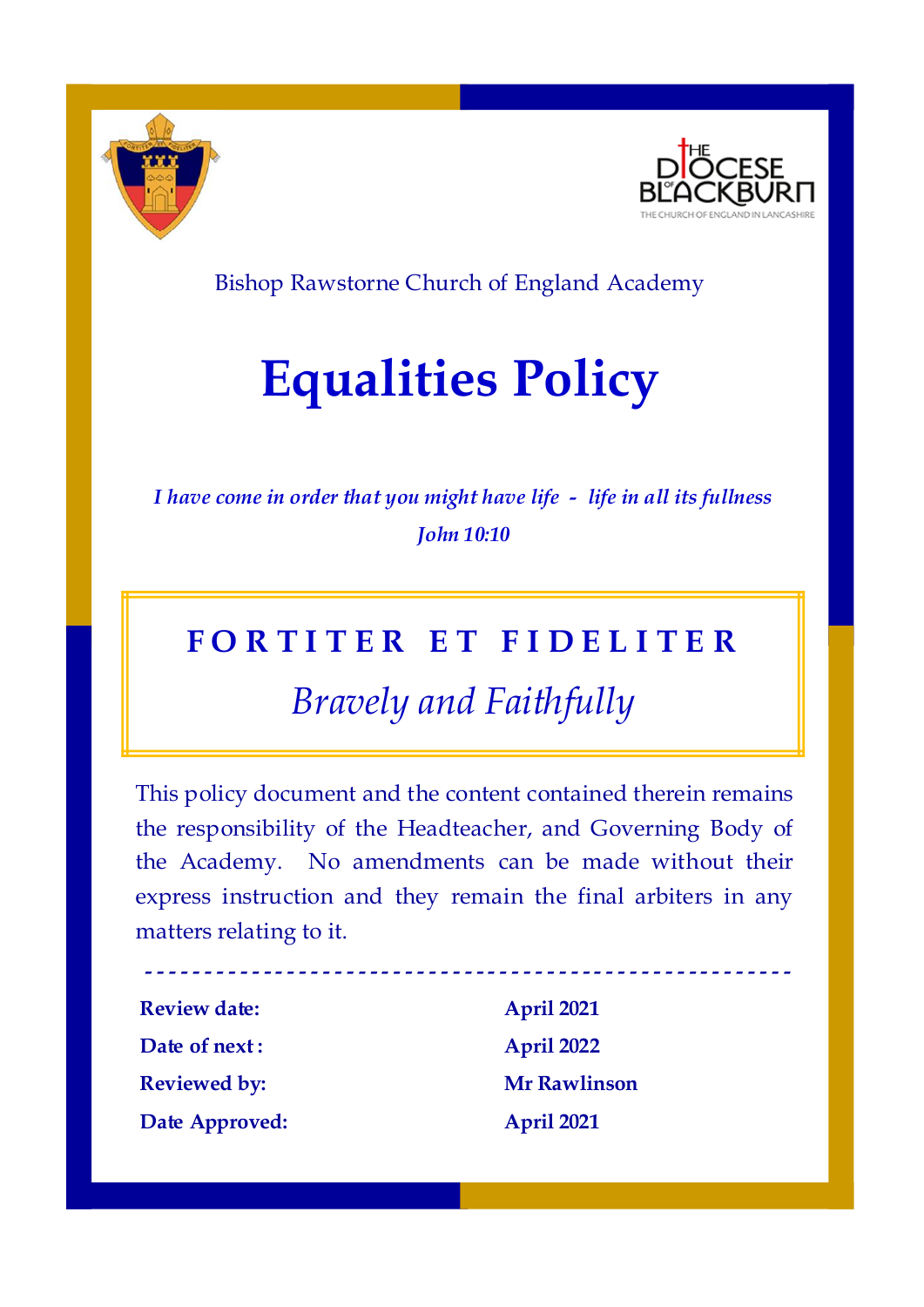#### **THE CHRISTIAN COMMUNITY**

Bishop Rawstorne is a diverse, welcoming, Christian learning community committed to nurturing respectful and responsible citizens, empowering ALL learners to flourish.

#### **Legal framework**

- **1.** We welcome our duties under the Equality Act 2010 to eliminate discrimination, advance equality of opportunity and foster good relations in relation to age (as appropriate), disability, ethnicity, gender (including issues of transgender, and of maternity and pregnancy), religion and belief, and sexual identity.
- **2.** We welcome our duty under the Education and Inspections Act 2006 to promote community cohesion.
- **3.** We recognise that these duties reflect international human rights standards as expressed in the UN Convention on the Rights of the Child, the UN Convention on the Rights of People with Disabilities, and the Human Rights Act 1998.

#### **Notes relating to the Equalities Act 2010**

The characteristic "race" includes colour, nationality and ethnic or national origin.

The characteristic "religion" also includes religious or philosophical belief or lack of religion or belief.

The act rules against direct discrimination whereby a person is treated less favourably in relation to one of the protected characteristics than they would otherwise be treated. If the protected characteristic is race for example, less favourable treatment includes segregation from others.

The act also identifies indirect discrimination, whereby a provision, criterion or practice is applied which discriminates in relation to a relevant protected characteristic, and in so doing, puts someone at a disadvantage and is not a proportionate means of achieving a legitimate aim.

The act also defines harassment as engaging in unwanted conduct which violates a person's dignity or creates an intimidating, hostile, degrading, humiliating or offensive environment for that person, due to one of the protected characteristics.

Schools must not discriminate, either directly or indirectly, nor victimise or permit harassment in the following ways;

- a) Through their admissions arrangements, or by non admittance.
- b) In the way education is provided.
- c) In the way the school permits the pupils access to a benefit, facility or service, or by not permitting access.
- d) By not providing education.
- e) By excluding from school.
- f) By subjecting the pupil to any other detriment.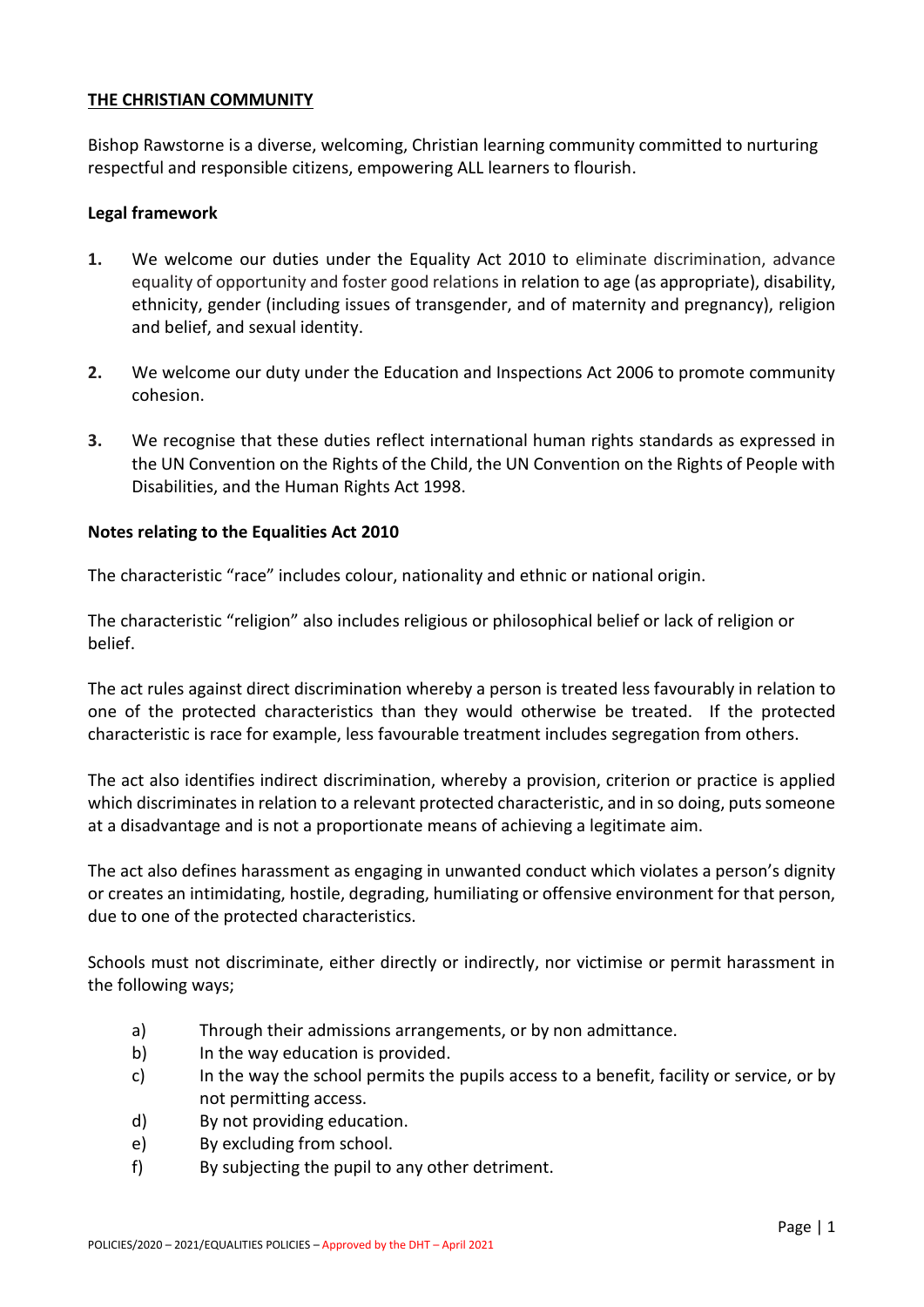#### **Guiding principles**

**4**. In fulfilling the legal obligations cited above, we are guided by six principles:

#### **Principle 1**: **All learners are of equal value.**

We see all learners and potential learners, and their parents and carers, as of equal value:

- whether or not they are disabled
- whatever their ethnicity, culture, national origin or national status
- whatever their gender and gender identity
- whatever their religious or non-religious affiliation or faith background
- whatever their sexual identity.

#### **Principle 2: We recognise and respect difference.**

Treating people equally (Principle 1 above) does not necessarily involve treating them all the same. Our policies, procedures and activities must not discriminate but must nevertheless take account of differences of life-experience, outlook and background, and in the kinds of barrier and disadvantage which people may face, in relation to:

- disability, including individual learning needs so that reasonable adjustments are made
- ethnicity, so that different cultural backgrounds and experiences of prejudice are recognised
- gender, so that the different needs and experiences of girls and boys, and women and men, are recognised
- religion, belief or faith background
- sexual identity.

#### **Principle 3: We foster positive attitudes and relationships, and a shared sense of cohesion and belonging**

We intend that our policies, procedures and activities should promote:

- positive attitudes towards disabled people, good relations between disabled and non-disabled people, and an absence of harassment of disabled people
- positive interaction, good relations and dialogue between groups and communities different from each other in terms of ethnicity, culture, religious affiliation, national origin or national status, and an absence of prejudice-related bullying and incidents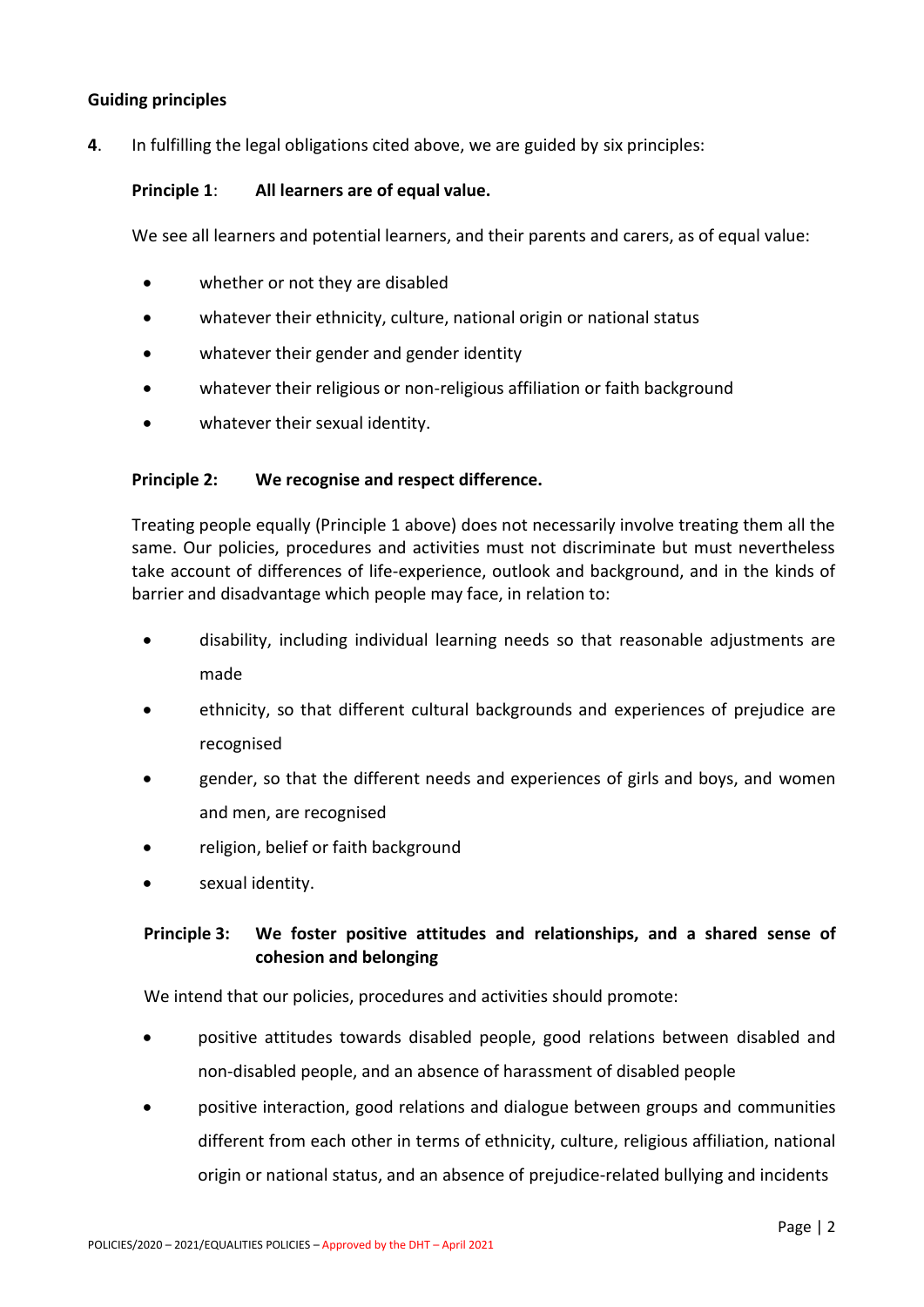• mutual respect and good relations between boys and girls, and women and men, and an absence of sexual and homophobic harassment.

#### **Principle 4: We observe good equalities practice in staff recruitment, retention and development.**

We ensure that policies and procedures should benefit all employees and potential employees, for example in recruitment and promotion, and in continuing professional development:

- whatever their age
- whether or not they are disabled
- whatever their ethnicity, culture, religious affiliation, national origin or
- whatever their national status
- whatever their gender and sexual identity, and with full respect for legal rights relating to pregnancy and maternity.

#### **Principle 5: We aim to reduce and remove inequalities and barriers that already exist.**

In addition to avoiding or minimising possible negative impacts of our policies, we take opportunities to maximise positive impacts by reducing and removing inequalities and barriers that may already exist between:

- disabled and non-disabled people
- people of different ethnic, cultural and religious backgrounds
- girls and boys, women and men.

#### **Principle 6: Society as a whole should benefit.**

We intend that our policies and activities should benefit society as a whole, both locally and nationally, by fostering greater social cohesion, and greater participation in public life of:

- disabled people as well as non-disabled
- people of a wide range of ethnic, cultural and religious backgrounds
- both women and men, and both girls and boys
- people of all sexual orientations.

#### **The curriculum**

**5.** We keep each curriculum subject or area under review in order to ensure that teaching and learning reflect the principles set out in this policy.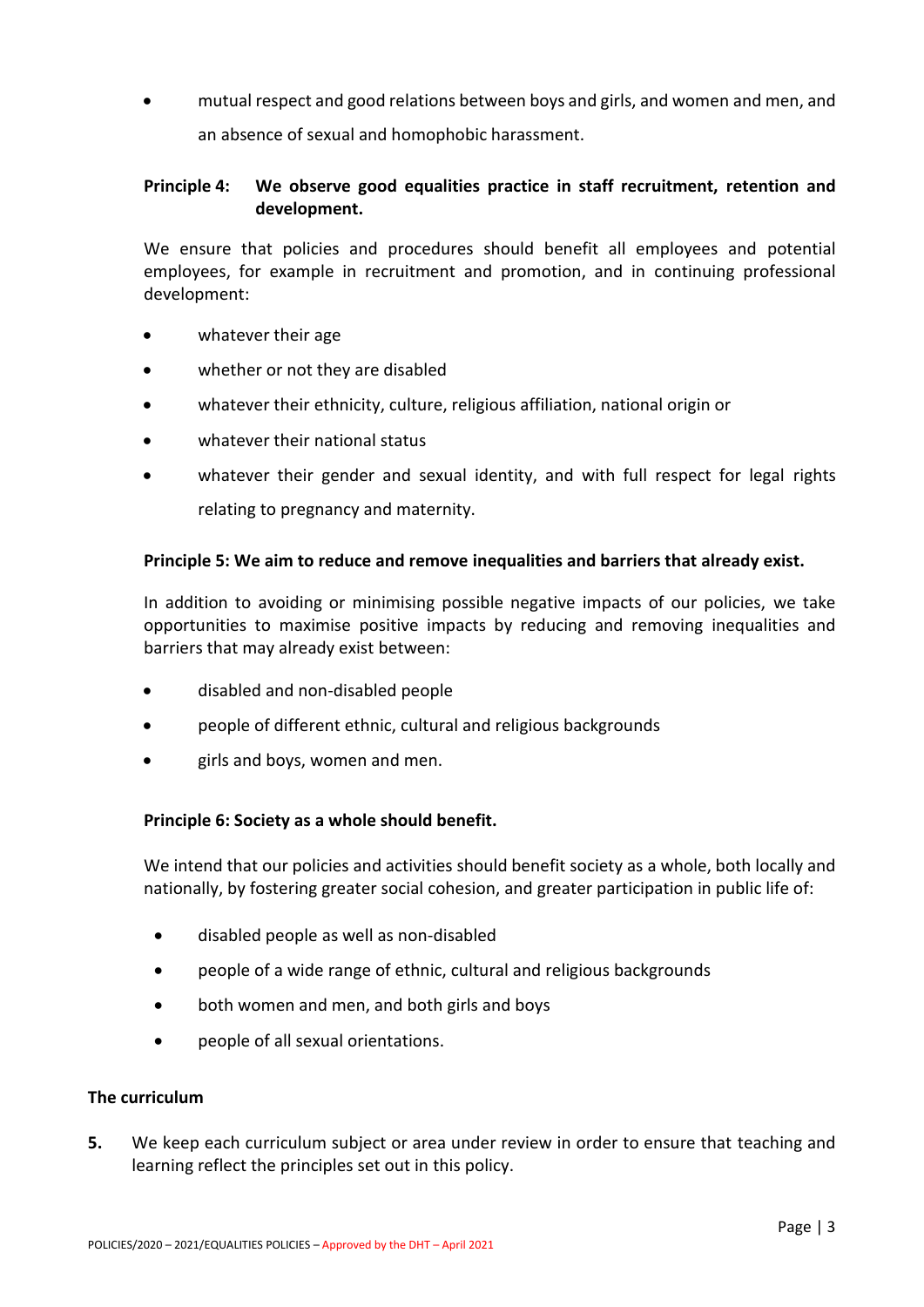#### **Ethos and organisation**

- **6.** We ensure the principles listed in this policy apply to the full range of our policies and practices, including those that are concerned with:
	- students' progress, attainment and achievement
	- students' personal development, welfare and well-being
	- teaching styles and strategies
	- admissions and attendance
	- staff recruitment, retention and professional development
	- care, guidance and support
	- behaviour, discipline and exclusions
	- working in partnership with parents, carers and guardians
	- working with the wider community.

#### **Addressing prejudice and prejudice-related bullying**

- **7.** The school is opposed to all forms of prejudice which stand in the way of fulfilling the legal duties referred to in paragraphs 1–3:
	- prejudices around disability and special educational needs
	- prejudices around racism and xenophobia, including those that are directed towards religious groups and communities, for example antisemitism and Islamophobia, and those that are directed against Travellers, migrants, refugees and people seeking asylum
	- prejudices reflecting sexism and homophobia.
- **8.** We keep a record of prejudice-related incidents and, if requested, provide a report to the local authority about the numbers, types and seriousness of prejudice-related incidents at our school and how they are dealt with.

#### **Roles and responsibilities**

- **9.** The governing body is responsible for ensuring that the school complies with legislation, and that this policy and its related procedures and action plans are implemented.
- **10.** The Headteacher is responsible for implementing the policy; for ensuring that all staff are aware of their responsibilities and are given appropriate training and support; and for taking appropriate action in any cases of unlawful discrimination.
- **11.** All staff are expected to:
	- promote an inclusive and collaborative ethos in their classroom